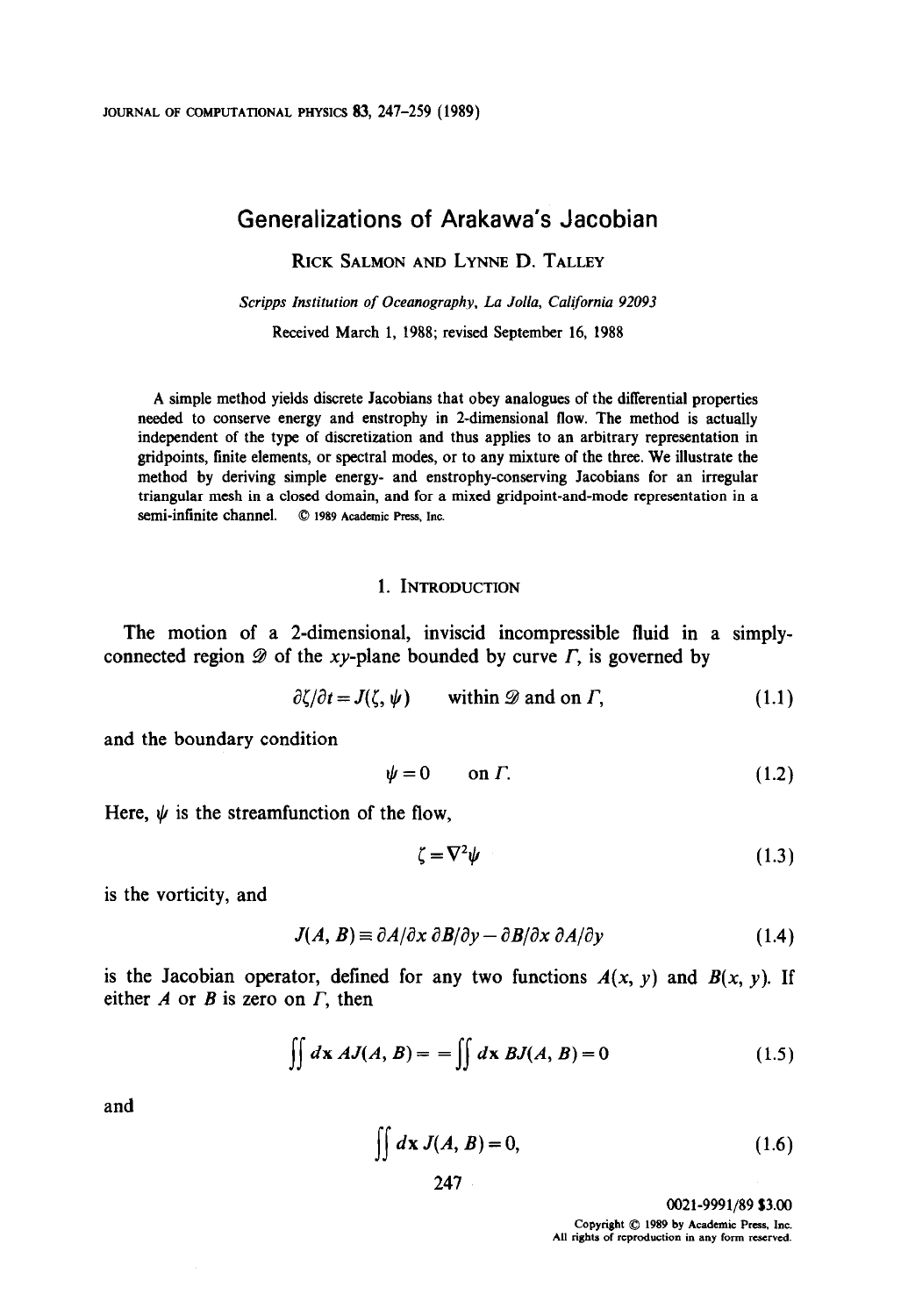where the integration is over  $\mathcal{D}$ . It follows easily from the properties (1.5) and (1.6) that the motion governed by  $(1.1)$ – $(1.3)$  conserves the energy

$$
\frac{1}{2} \iint d\mathbf{x} \, \nabla \psi \cdot \nabla \psi, \tag{1.7}
$$

the enstrophy

$$
\frac{1}{2}\iint d\mathbf{x}\,\zeta^2,\tag{1.8}
$$

and the mean vorticity

$$
\iint d\mathbf{x} \zeta. \tag{1.9}
$$

Arakawa [l] discovered a finite-difference analogue of the Jacobian operator  $(1.4)$  that obeys finite-difference analogues of  $(1.5)$ – $(1.6)$ . Because of these properties, numerical solutions of (1.1) using Arakawa's Jacobian conserve difference analogues of  $(1.7)$ – $(1.9)$ . (Here, and throughout this paper, we disregard errors resulting from difference approximations to time derivatives. Experience shows that these errors can always be reduced to acceptable levels.)

The conservation of energy and enstrophy guarantees numerical stability and prevents the spurious transfer of large amounts of energy to small lengthscales of the fluid motion. This spurious transfer is a characteristic property of numerical models that do not conserve enstrophy. Arakawa's Jacobian has been widely used for the numerical solution of (1.1) and of other, more general equations governing fluid motion.

Fix [2] derived an entire class of finite-element Jacobians with properties analogous to  $(1.5)$ – $(1.6)$ . Jespersen [3] showed that Arakawa's Jacobian is also a member of this class.

In this paper, we derive an even more general class of discrete Jacobian operators that obey analogues of (1.5). Our method, outlined in Section 2, is very simple, and is actually independent of the exact method of discretization. It therefore applies to an arbitrary representation in terms of gridpoints, finite elements, or spectral modes, or to any mixture of the three. We illustrate our method in Section 3 by deriving a simple energy- and enstrophy-conserving Jacobian for an irregular triangular mesh in a closed domain and for a mixed gridpoint-and-mode representation in a semi-infinite channel.

## 2. METHOD

The general equation

$$
\mathcal{N}[\psi(x, y, t)] = 0 \quad \text{in } \mathcal{D}
$$
 (2.1)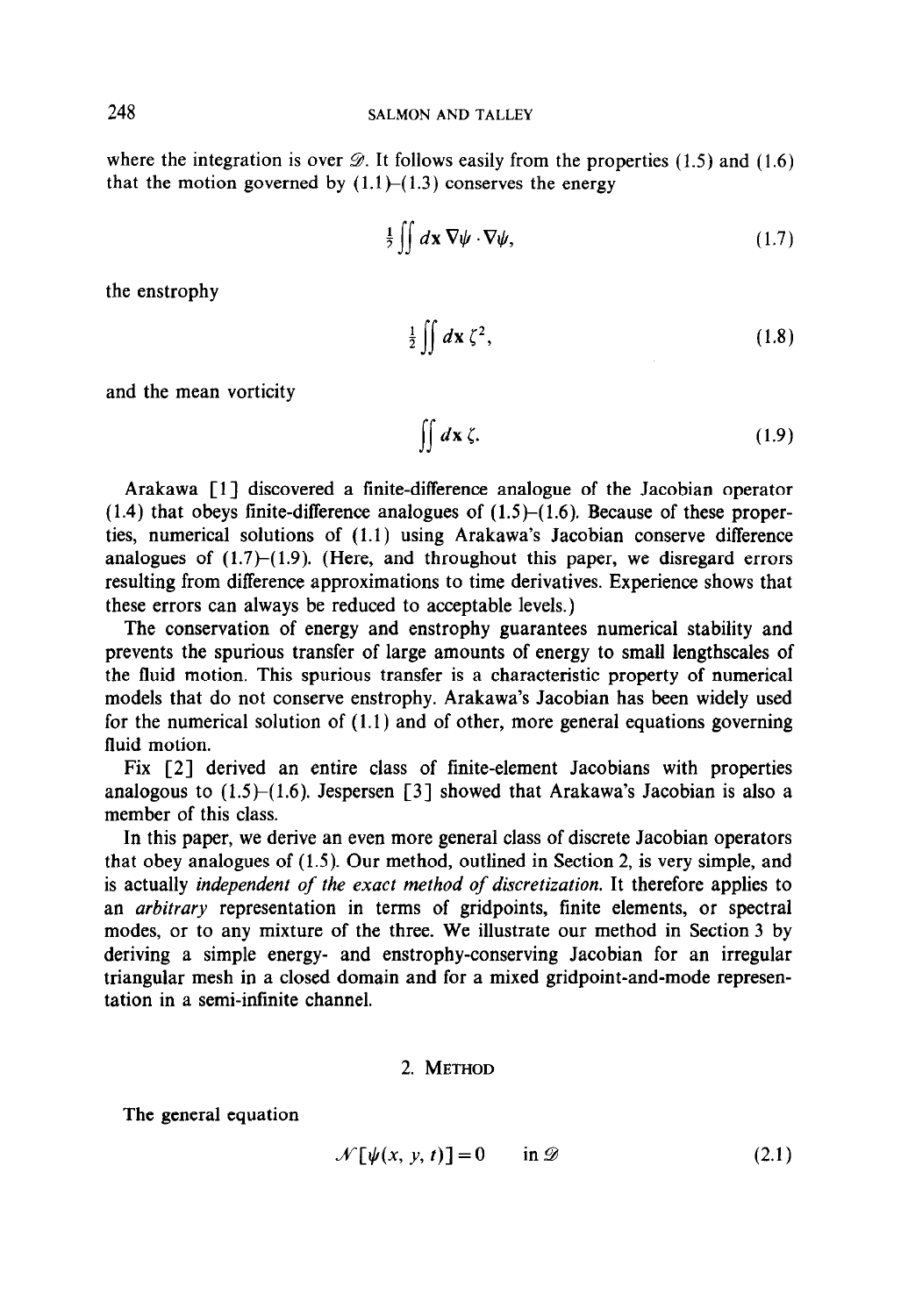(where  $\mathcal N$  is any operator) in the dependent variable  $\psi(x, y, t)$  is equivalent to the requirement that

$$
\iint d\mathbf{x} \alpha(x, y) \mathcal{N}[\psi(x, y, t)] = 0 \qquad (2.2)
$$

for *any* function  $\alpha(x, y)$ .

Consider the vorticity equation  $(1.1)$  in the form  $(2.2)$ , namely

$$
\iint d\mathbf{x} \alpha(\mathbf{x}) \partial \zeta / \partial t = \iint d\mathbf{x} \alpha(\mathbf{x}) J(\zeta, \psi). \tag{2.3}
$$

Because of the boundary condition  $(1.2)$ , the right-hand side of  $(2.3)$  can also be written as

$$
\iint d\mathbf{x} \,\zeta J(\psi,\alpha) \tag{2.4}
$$

or

$$
\iint d\mathbf{x} \, \psi J(\alpha, \zeta). \tag{2.5}
$$

Therefore (2.3) can be written in the general form

$$
\iint d\mathbf{x} \ \alpha \partial \zeta / \partial t = \iint d\mathbf{x} \{ a\alpha J(\zeta, \psi) + b\zeta J(\psi, \alpha) + c\psi J(\alpha, \zeta) \}, \tag{2.6}
$$

where  $a, b, c$  are any three constants that sum to unity,

$$
a+b+c=1.\t(2.7)
$$

The vorticity equation (1.1) is equivalent to the requirement that (2.6) hold for any choice of  $\alpha(x, y)$ . The conservation laws for energy and enstrophy correspond to the particular choices  $\alpha = -\psi$  and  $\alpha = \zeta$ , respectively.

Now suppose that the integrals in  $(2.6)$  are replaced by sums over N gridpoints to obtain the finite-difference analogue

$$
\sum_{i} \Omega_{i} \alpha_{i} \dot{\zeta}_{i} = \sum_{i} \Omega_{i} \{ a \alpha_{i} J_{i}[\zeta_{j}, \psi_{k}] + b \zeta_{i} J_{i}[\psi_{j}, \alpha_{k}] + c \psi_{i} J_{i}[\alpha_{j}, \zeta_{k}] \}
$$
  
\n
$$
\equiv F(\alpha_{1}, ..., \alpha_{n}, \zeta_{1}, ..., \zeta_{n}, \psi_{1}, ..., \psi_{n}; a, b, c)
$$
  
\n
$$
\equiv F[\alpha_{i}, \zeta_{j}, \psi_{k}; a, b, c],
$$
\n(2.8)

where  $(\alpha_i, \zeta_i, \psi_i)$  is  $(\alpha, \zeta, \psi)$  evaluated at the *i*th gridpoint,  $\Omega_i$  is the area within  $\mathscr D$ that is closest to the ith gridpoint, and

$$
J_i[A_j, B_k] \equiv J_i(A_1, ..., A_n, B_1, ..., B_n)
$$
 (2.9)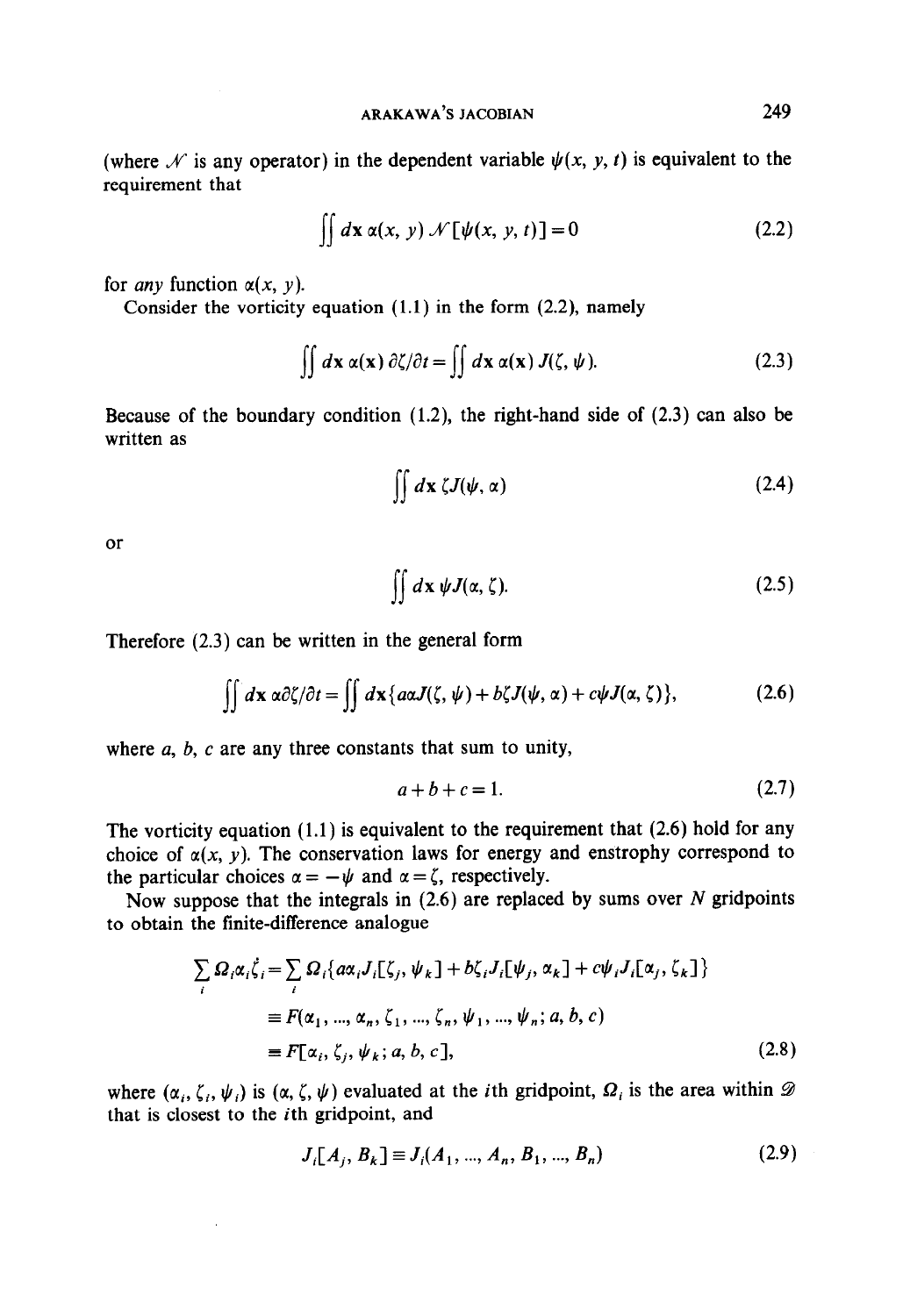is any finite-difference analogue of  $J(A, B)$  at the *i*th gridpoint. Then

$$
\Omega_i \dot{\zeta}_i = \partial F / \partial \alpha_i \tag{2.10}
$$

is a finite-difference analogue of the exact vorticity equation (1.1). For a regular square grid of side  $\mathbb{A}, \Omega = \mathbb{A}^2$  at every interior gridpoint.

The conservation properties of (2.10) are most easily established from (2.8). The discrete enstrophy

$$
\frac{1}{2}\sum_{i}\Omega_{i}\zeta_{i}^{2} \tag{2.11}
$$

is conserved by (2.10) if the right-hand side of (2.8) vanishes when  $\alpha_i = \zeta_i$  at all i. This follows by simple algebraic cancellations if  $a = b$  and if the discrete Jacobian  $J_i$  has the antisymmetry property

$$
J_i[A_j, B_k] = -J_i[B_j, A_k].
$$
 (2.12)

Similarly, if (2.12) holds, and if  $a = c$ , then (2.8) vanishes when  $\alpha_i = -\psi_i$ , and therefore

$$
-\sum_{i}\Omega_{i}\psi_{i}\dot{\zeta}_{i}=0.\tag{2.13}
$$

Equation  $(2.13)$  implies the conservation of a discrete analogue of the energy  $(1.7)$ , provided that the discrete analogue of (1.3) takes a general form obtained below. We take up the question of mean vorticity conservation at the end of this section.

In summary, if the discrete Jacobian  $J_i$  is antisymmetric in its discrete arguments, then the discrete analogue

$$
\Omega_i \dot{\zeta}_i = \partial/\partial \alpha_i F[\alpha_j, \zeta_k, \psi_i; \frac{1}{3}, \frac{1}{3}, \frac{1}{3}] \equiv \mathcal{J}_i[\zeta_j, \psi_k]
$$
(2.14)

of the exact vorticity equation (1.1) obeys analogues of the Arakawa properties (1.5) and can conserve discrete analogues of the energy and enstrophy.

The discrete Jacobian  $\mathcal{J}_i$  defined by (2.14) is the sought-for generalization of Arakawa's Jacobian. Note that the antisymmetry property (2.12) is the only restriction on the "initial" Jacobian  $J_i$ . In particular,  $J_i$  need not itself satisfy analogues of the Arakawa properties (1.5). The Jacobian  $\mathcal{J}_i$  defined by (2.14) does, however, satisfy analogues of (1.5), as has just been proved.

The above procedure for obtaining  $\mathcal{J}_i$  actually applies to finite-differences, finite elements, spectral truncations, or to any other general method of producing discrete approximations. To appreciate this, let (2.8) be replaced by the general discrete analogue

$$
\sum_{i} \Omega_i \alpha_i \dot{\zeta}_i = \frac{1}{3} S[\alpha_i, \zeta_j, \psi_k] + \frac{1}{3} S[\zeta_i, \psi_j, \alpha_k] + \frac{1}{3} S[\psi_i, \alpha_j, \zeta_k], \qquad (2.15)
$$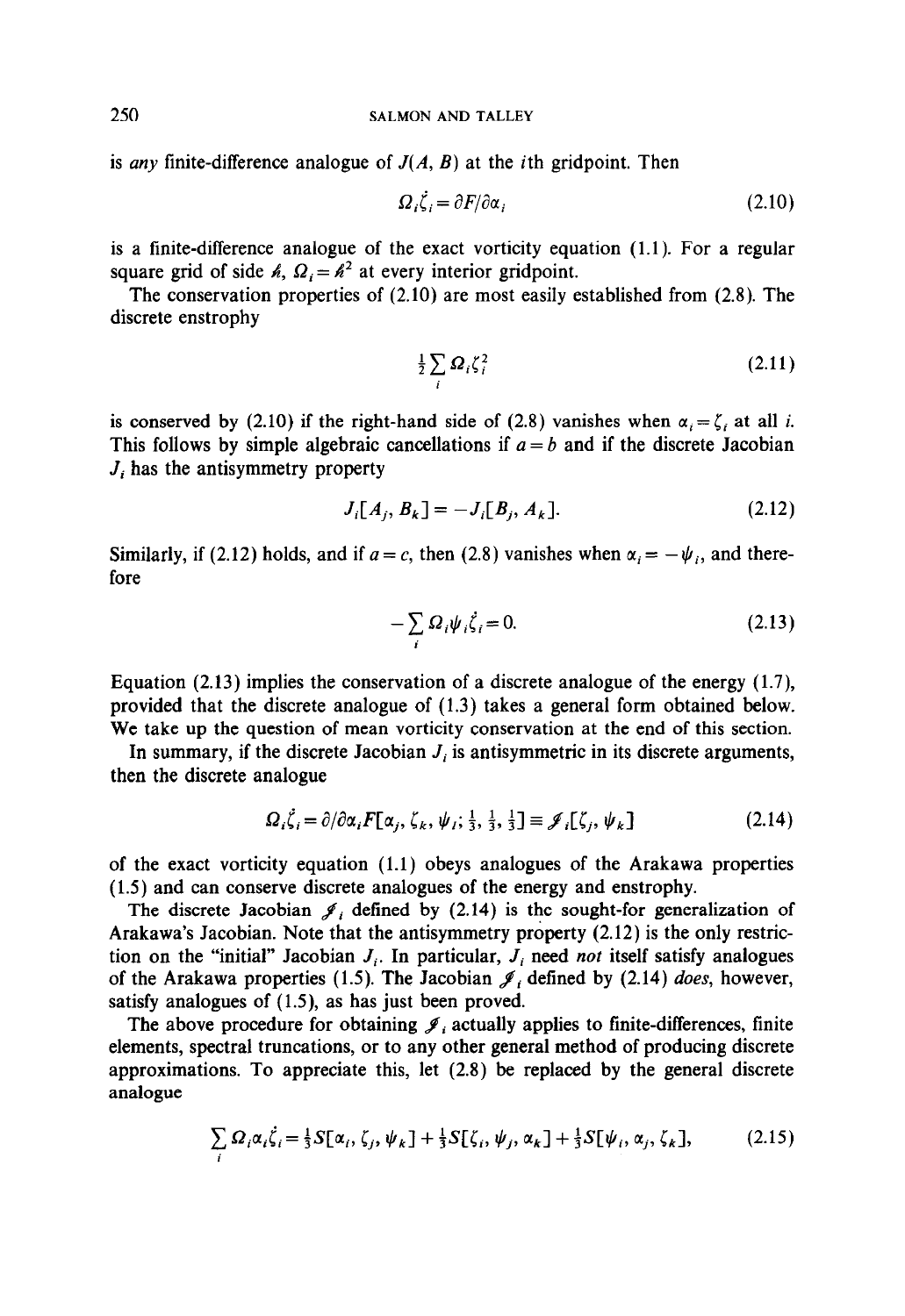where  $S[A_i, B_i, C_k]$  is any discrete estimate of

$$
\iint d\mathbf{x} \, AJ(B, C). \tag{2.16}
$$

In the present context, the indices can represent gridpoints, finite-element nodes, spectral modes, or any combination thereof. (The weights  $\Omega_i$  on the left-hand side of (2.15) have a different interpretation for the different methods of discretization. This point will be clarified by the examples of Section 3.) Again, the  $\alpha_i$ -derivative of  $(2.15)$  is the discrete analogue of the exact vorticity equation  $(1.1)$ . The righthand side of (2.15) vanishes when  $\alpha_i = \zeta_i$  (for all i), and when  $\alpha_i = -\psi_i$ , provided only that S is antisymmetric in its last two arguments, i.e.,

$$
S[A_i, B_j, C_k] = -S[A_i, C_j, B_k].
$$
 (2.17)

The requirement (2.17) is easy to satisfy. To see this, realize that any discrete approximation to (2.16) must take the general cubic form

$$
S[A_i, B_j, C_k] = \sum_{ijk} D_{ijk} A_i B_j C_k, \qquad (2.18)
$$

where the coefficients  $D_{ijk}$  do *not necessarily* have the antisymmetry property  $D_{ijk} = -D_{ikj}$  required by (2.17). However, the estimate

$$
S[A_i, B_j, C_k] = \frac{1}{2} \sum_{ijk} (D_{ijk} - D_{ikj}) A_i B_j C_k, \qquad (2.19)
$$

obtained by replacing  $(2.18)$  by its antisymmetric part with respect to B and C, has the same order accuracy as (2.18), and is, moreover, exactly antisymmetric. Thus the "initial" Jacobian  $J_i$  and discrete estimate (2.18) for (2.16) can be selected on the basis of accuracy and convenience alone. The "refined" Jacobian  $\mathcal{J}_i$  will automatically have the same order of accuracy and obey analogues of the Arakawa properties (1.5) at a cost of only a factor three in computation. Thus there are as many discrete Jacobians  $\mathcal{J}_i$  with the Arakawa properties (1.5) as there are general nonconservative discrete Jacobians  $J_i$ .

The dynamics (2.14) based on the generalized Arakawa Jacobian  $\mathcal{J}_i$  conserves an analogue of the energy (1.7) only if (2.13) is an exact time derivative. This depends on the discrete form of Eq. (1.3) relating the streamfunction and vorticity. Equation (1.3) is equivalent to the statement that

$$
\iint d\mathbf{x} \beta \zeta = \iint d\mathbf{x} \beta \nabla^2 \psi
$$
 (2.20)

for any function  $\beta(x, y)$  that is zero on  $\Gamma$ . (The restriction on  $\beta$  is allowed because  $(1.3)$  is required only within  $\mathcal{D}$ . An integration by parts brings (2.20) into the form

$$
\iint d\mathbf{x} \ \beta \zeta = -\iint d\mathbf{x} \ \nabla \beta \cdot \nabla \psi. \tag{2.21}
$$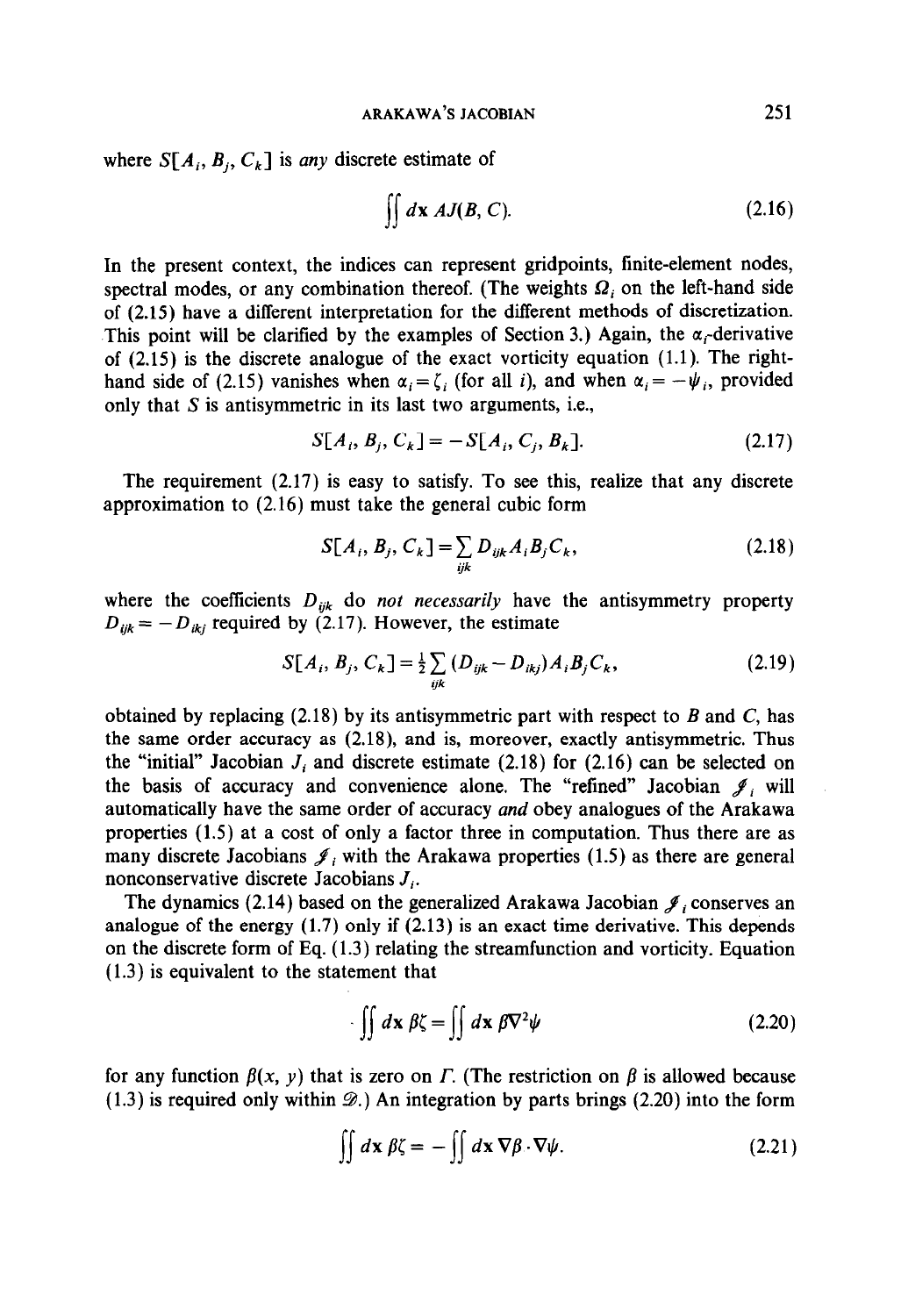We now discretize (2.21), being careful to discretize the left-hand side of (2.21) in the same way as the left-hand side of (2.8). The result is

$$
\sum_{i} \Omega_{i} \beta_{i} \zeta_{i} = -\sum_{i} \Omega_{i} (\nabla \beta \cdot \nabla \psi)_{i}
$$
\n(2.22)

where  $(\nabla \beta \cdot \nabla \psi)$ , is any discrete estimate of  $\nabla \beta \cdot \nabla \psi$  at the *i*th gridpoint (node, or mode) that has the symmetry property

$$
(\nabla \beta \cdot \nabla \psi)_i = (\nabla \psi \cdot \nabla \beta)_i. \tag{2.23}
$$

The  $\beta$ -derivative of (2.22) is the discrete analogue of (1.3). Now, differentiate (2.22) with respect to time and set  $\beta_i = \psi_i$  for all i. By (2.23), the resulting expression is an exact time derivative, and it then follows from (2.13) that the discrete energy

$$
\frac{1}{2} \sum_{i} \Omega_{i} (\nabla \psi \cdot \nabla \psi)_{i}
$$
 (2.24)

is conserved.

The discrete dynamics also conserves the analogue

$$
\sum_{i} \Omega_i(1)_i \zeta_i \tag{2.25}
$$

of the mean vorticity (1.9) provided that (2.8) vanishes when  $\alpha_i = (1)_i$  for all i. Here, (1)<sub>i</sub> is the discrete representation of unity, and  $(1)$ <sub>i</sub> = 1 for gridpoints or nodes but not necessarily for spectral modes. Unfortunately, the general algorithm outlined above does not guarantee the conservation of (2.25). However, this is unsurprising because it is well known that spectral approximations, which are included in our method, do not generally conserve mean vorticity in bounded domains.

We can summarize broadly as follows. The steps required to establish energy and enstrophy conservation from the exact dynamical equations fall into two general categories: integrations by parts and simpie algebraic cancellations. However, only the latter are easily carried over to discrete representations. The essence of our method is, loosely speaking, to perform the parts integrations before discretization. The remaining steps, which involve only multiplications and additions, transfer easily from the continuous to the discrete representations.

In the remainder of this paper, we use the method given above to derive discrete Jacobians that conserve analogues of the energy and enstrophy. The examples of Section 3, which offer a concrete illustration of our method, include a new conservative Jacobian that mixes gridpoints in one direction with spectral modes in the other.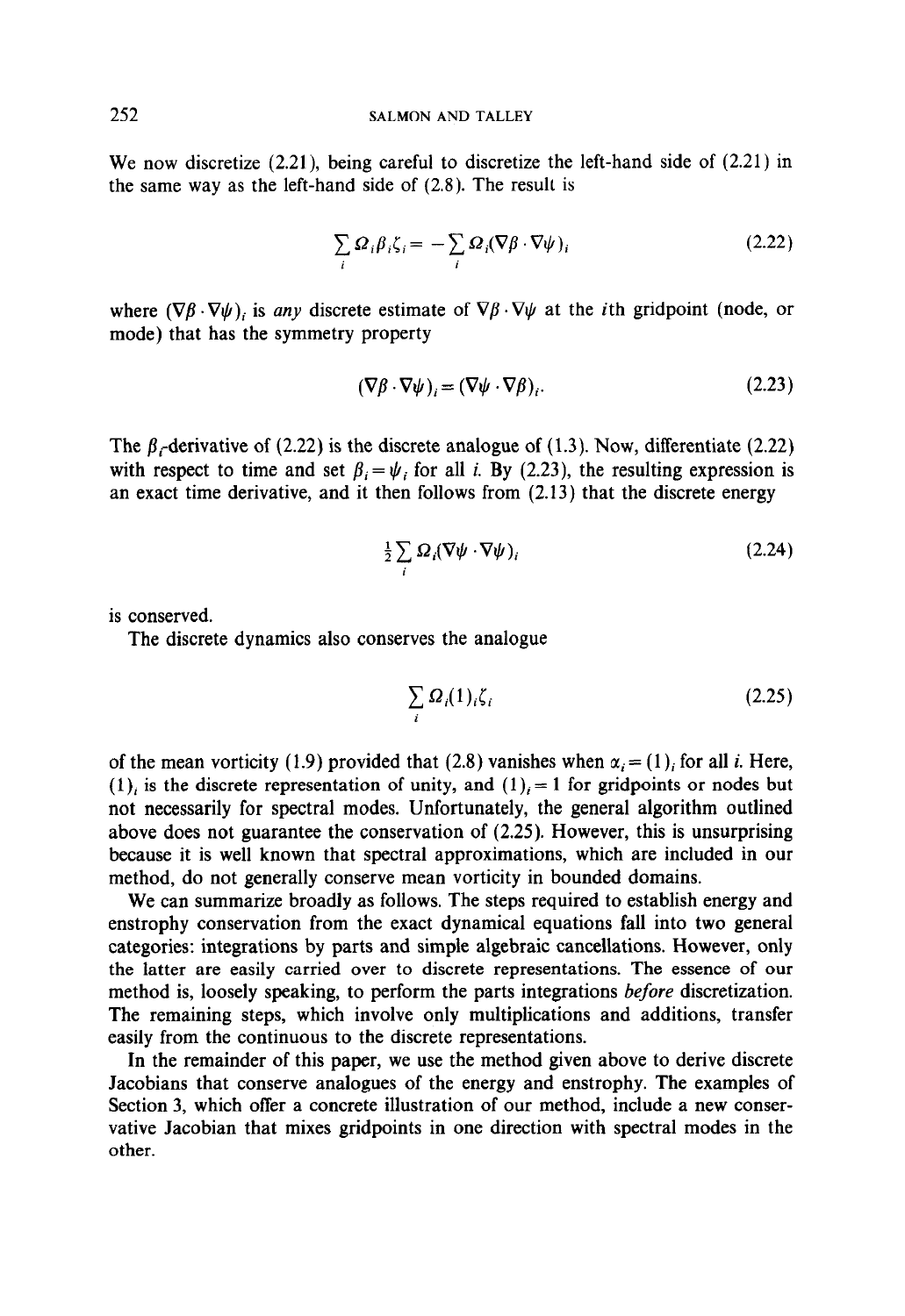### ARAKAWA'S JACOBIAN 253

## 3. EXAMPLES

#### A. Arakawa 's Jacobian

As a first example, we consider 2-dimensional flow in a rectangular region of the  $(x, y)$  plane and obtain a familiar result. Let the flow domain be covered by a regular square grid with grid-spacing  $\ell$ , and let  $\psi_i$  and  $\zeta_i$  be the streamfunction and vorticity at the *i*th gridpoint. Let the discrete dynamics be the  $\alpha_i$  derivatives of (2.15) in the form

$$
\sum_{\text{gridboxes}} \frac{1}{4} h^2(\alpha_1 \dot{\zeta}_1 + \alpha_2 \dot{\zeta}_2 + \alpha_3 \dot{\zeta}_3 + \alpha_4 \dot{\zeta}_4)
$$
  
= 
$$
\frac{1}{3} \{ S[\alpha_i, \zeta_j, \psi_k] + S[\zeta_i, \psi_j, \alpha_k] + S[\psi_i, \alpha_j, \zeta_k] \}
$$
(3.1)

with

$$
S[A_i, B_j, C_k] = \sum_{\text{gridboxes}} \frac{1}{4}(A_1 + A_2 + A_3 + A_4)
$$
  
 
$$
\times \frac{1}{2}\{(B_2 - B_4)(C_3 - C_1) - (C_2 - C_4)(B_3 - B_1)\}
$$
 (3.2)

as the discrete approximation to

$$
\iint d\mathbf{x} \, AJ(B, C). \tag{3.3}
$$

The right-hand side of (3.1) is a sum over all *gridboxes* in the flow domain, and, inside this sum only, the subscripts refer to the representative gridbox shown in Fig. la. A summation over gridboxes is preferable to a summation over gridpoints, because the former does not require modification near the boundaries. The discretization (3.2) of (3.3) links every gridpoint to the smallest possible number of adjacent gridpoints and is, in that sense, the simplest choice possible. It can easily be checked that  $\mathcal{J}_i = \dot{\zeta}_i$  defined by (3.1), (3.2) is identical at interior gridpoints to the Jacobian discovered by Arakawa [l, Eq. (45)]. At the boundary points (Fig. 1b), where  $\psi = 0$ , the formulae (3.1), (3.2) yield

$$
\zeta_0 = 1/(6h^2)\{\psi_2(\zeta_1 - \zeta_3) + \psi_3(\zeta_1 + \zeta_2 - \zeta_4 - \zeta_5) + \psi_4(\zeta_3 - \zeta_5)\}\tag{3.4}
$$

and at the corner points (Fig. lc),

$$
\zeta_0 = 1/(3h^2)\{\psi_2(\zeta_1 - \zeta_3)\}.
$$
\n(3.5)

The terms in (3.4), (3.5) can be grouped into averages of finite-difference approximations to  $J(\zeta, \psi)$  in several ways.

## B. Irregular Triangular Mesh

Next consider 2-dimensional flow in an *arbitrary* bounded region  $\mathscr D$  of the plane. Let  $\mathscr D$  be covered by a triangular mesh as shown in Fig. 2. The elementary triangles,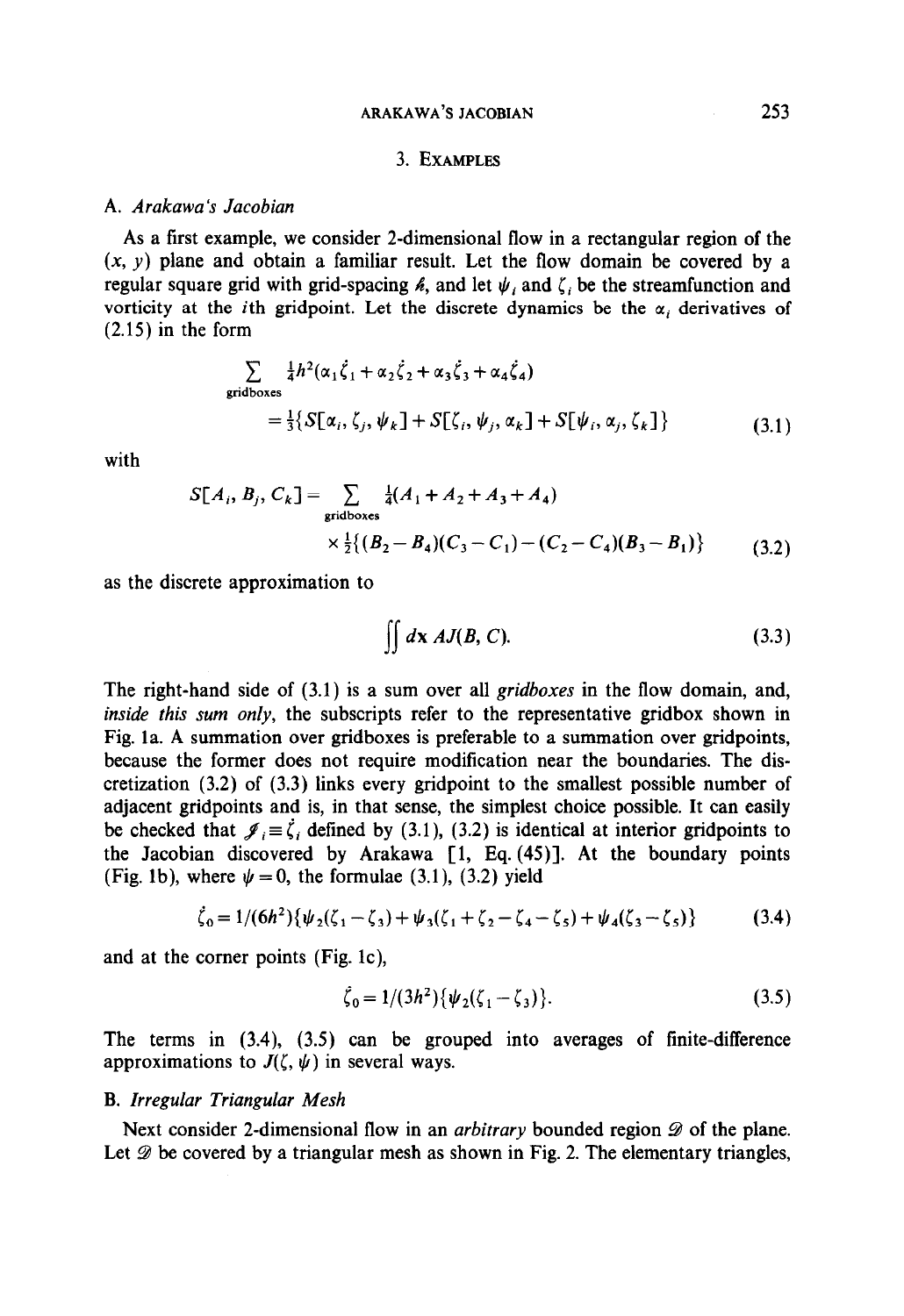

FIG. 1. Representative gridboxes (a) in the interior; (b) near the boundary; and (c) at a comer.

which have various shapes and sizes, fit closely against the boundary curve  $\Gamma$ . The discrete dependent variables are the values of  $\alpha$ ,  $\psi$ , and  $\zeta$  at the mesh-points. Replace (2.6) by

$$
\sum_{\text{triangles}} \frac{\frac{1}{3} \Omega_{\text{tr}}(\alpha_1 \dot{\zeta}_1 + \alpha_2 \dot{\zeta}_2 + \alpha_3 \dot{\zeta}_3)}{\frac{1}{3} \Sigma[\alpha_i, \zeta_j, \psi_k] + \frac{1}{3} \Sigma[\zeta_i, \psi_j, \alpha_k] + \frac{1}{3} \Sigma[\psi_i, \alpha_j, \zeta_k],}
$$
(3.6)

where the summation is over all triangles in  $\mathscr D$  and, within each triangle of the sum, the integers 1,2, 3 denote the vertices, numbered counterclockwise, as shown for a representative triangle in Fig. 3a.  $\Omega_{tr}$  is the triangle area. We choose

$$
S[A_i, B_j, C_k] = \sum_{\text{triangles}} \frac{1}{3} \Omega_{\text{tr}}(A_1 + A_2 + A_3) [J(B, C)]_{\text{tr}}
$$
(3.7)

as the discrete approximation to (3.3), where

$$
[J(B, C)]_{\text{tr}} = \frac{1}{2}\Omega_{\text{tr}}^{-1}(B_2C_3 - B_1C_3 - B_2C_1 - B_3C_2 + B_1C_2 + B_3C_1) \tag{3.8}
$$

is a discrete approximation to  $J(B, C)$  on the triangle. The estimate (3.8) is exact if B and C depend linearly on x within the triangle. Note that S given by  $(3.7)$ satisfies the antisymmetry property (2.17). Thus the Jacobian obtained by differentiating (3.6) with respect to each  $\alpha_i$ , has analogues of the Arakawa properties (1.5).



FIG. 2. A closed domain covered by a triangular mesh.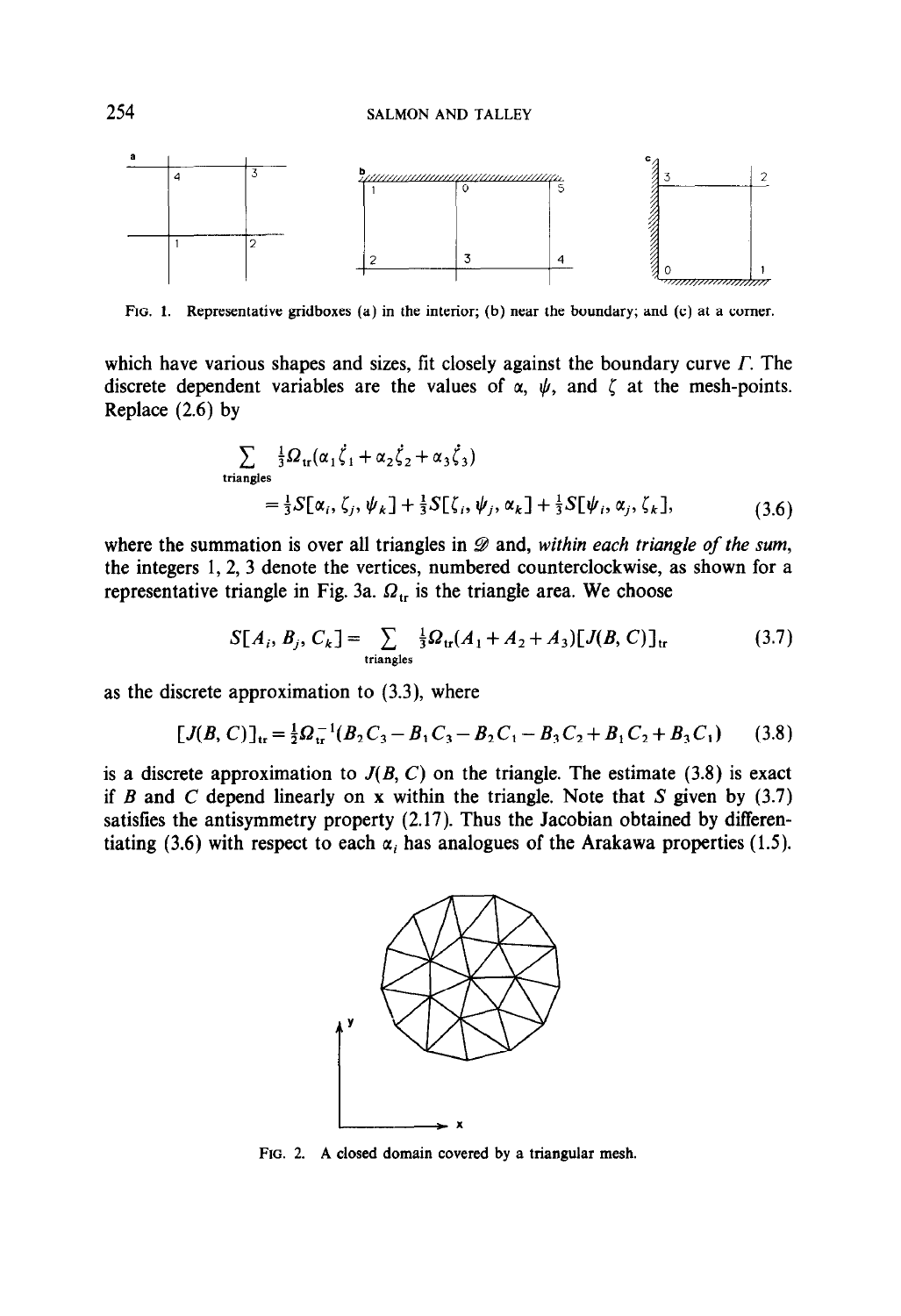

FIG. 3. A representative (a) triangle; (b) interior meshpoint; and (c) boundary meshpoint.

Now let subscript zero denote a representative interior meshpoint, and let 1, 2, 3,  $..., n$  denote the *n* surrounding points, numbered counter-clockwise. Refer to Fig. 3b. Then straightforward manipulation on  $(3.6)$ – $(3.8)$  yields

$$
\left(\sum_{i=1,n} \Omega_i\right) \zeta_0 = \frac{1}{2} \sum_{i=1,n} \zeta_i (\psi_{i+1} - \psi_{i-1}),
$$
\n(3.9)

where the first sum is the total area of all the triangles with meshpoint zero as a vertex, and  $\psi_0 \equiv \psi_n$ ,  $\psi_{n+1} \equiv \psi_1$ . The right-hand side of (3.9) is a discrete approximation to the integrated flux of vorticity into the region shown in Fig. 3b. At boundary points (Fig. 3c), the sum in (3.9) is replaced by

$$
\zeta_1 \psi_2 + \sum_{i=2, n-1} \zeta_i (\psi_{i+1} - \psi_{i-1}) - \zeta_n \psi_{n-1}.
$$
 (3.10)

The formula  $(3.9)$  was suggested by Williamson [4], who also noted its connection with Arakawa's scheme.

To obtain an analogue of Eq. (1.3) relating the vorticity and streamfunction, we replace (2.21) by the approximation

$$
\sum_{\text{triangles}} \frac{1}{3} \Omega_{\text{tr}} (\beta_1 \zeta_1 + \beta_2 \zeta_2 + \beta_3 \zeta_3) = - \sum_{\text{triangles}} \Omega_{\text{tr}} (\nabla \beta \cdot \nabla \psi)_{\text{tr}}, \tag{3.11}
$$

where the integer subscripts again refer to Fig. 3a, and

$$
(\nabla \beta \cdot \nabla \psi)_{\text{tr}} \equiv (4\Omega_{\text{tr}})^{-2} \{\beta_1 \psi_1 d_1^2 - \beta_1 \psi_2 d_1 d_2 \cos \theta_3 - \beta_1 \psi_3 d_1 d_3 \cos \theta_2 + \cdots \} (3.12)
$$

(plus six additional terms whose form follows by symmetry) is a discrete approximation to  $\nabla \beta \cdot \nabla \psi$  on the triangle. Again, the estimate (3.12) is exact if both  $\beta$  and  $\psi$  depend linearly on x. That is, (3.12) is derived by assuming that, within each triangle,

$$
\beta(x, y) = A + Bx + Cy \quad \text{and} \quad \psi(x, y) = D + Ex + Fy \quad (3.13)
$$

with the six constants  $A$ ,  $B$ ,  $C$ ,  $D$ ,  $E$ ,  $F$  determined by the three nodal values of  $\beta$  and  $\psi$ . Now let subscript zero again correspond to the center point of Fig. 3b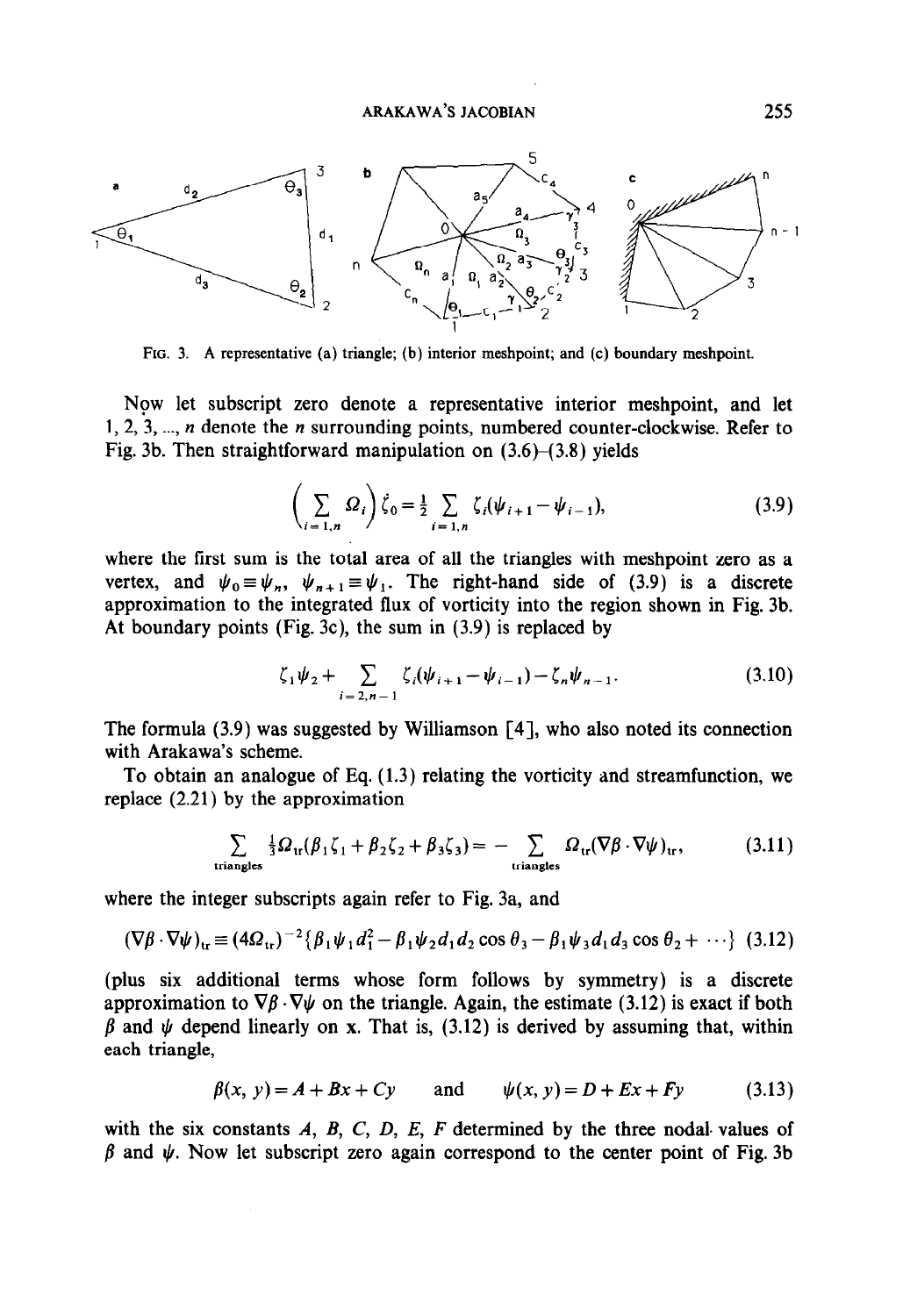(a representative interior meshpoint), and take the  $\beta_0$ -derivative of (3.11). The result is

$$
\left(\sum_{i=1,n} \Omega_i\right) \zeta_0 = -\frac{3}{4} \left(\sum_{i=1,n} c_i^2 \Omega_i^{-1}\right) \psi_0
$$
  
+ 
$$
\frac{3}{4} \sum_{i=1,n} \Omega_i^{-1} (c_i a_{i+1} \cos \gamma_i \psi_i + c_i a_i \cos \theta_i \psi_{i+1}), \qquad (3.14)
$$

where the summations are over the  $n$  triangles surrounding the central meshpoint, and the lengths, areas, and angles are defined in Fig. 3b. Equation (3.14) determines the streamfunction from the vorticity at all interior meshpoints.

By the general theory of Section 2, the discrete dynamics (3.9), (3.14) conserves the energy

$$
\frac{1}{2} \sum_{\text{triangles}} \Omega_{\text{tr}} (\nabla \psi \cdot \nabla \psi)_{\text{tr}} \tag{3.15}
$$

and the enstrophy

$$
\frac{1}{2} \sum_{\text{triangles}} \Omega_{\text{tr}} \frac{1}{3} (\zeta_1^2 + \zeta_2^2 + \zeta_3^2). \tag{3.16}
$$

For the simple case in which Fig. 3b is a hexagon composed of equilateral triangles of side  $d$ , we have

$$
c_i = a_i = d, \qquad \Omega_i = \sqrt{3}/4 \ d^2, \qquad \gamma_i = \theta_i = \pi/3 \tag{3.17}
$$

and the dynamics (3.9), (3.14) takes the simple forms

$$
\dot{\zeta}_0 = 1/(3\sqrt{3} d^2) \sum_{i=1,6} \zeta_i (\psi_{i+1} - \psi_{i-1})
$$
 (3.18)

and

$$
\zeta_0 = 2/(3d^2) \sum_{i=1,6} (\psi_i - \psi_0)
$$
 (3.19)

previously given by Masuda [S] and Sadourny, Arakawa, and Mintz [6].

The triangular mesh is an important example because an arbitrary curved surface in 3-dimensional space can be replaced by a surface consisting of piecewise planar triangles. If, for example,  $\mathscr D$  is a sphere, then the approximating surface would resemble a "geodesic dome." Within each triangle, the surface geometry is flat, and (3.9), (3.14) apply without change. Moreover, since (3.9), (3.14) are coordinate-free (that is, they make no reference to a global system of coordinates) there can never be problems with coordinate-system singularities like the convergence of meridians at the poles of a sphere.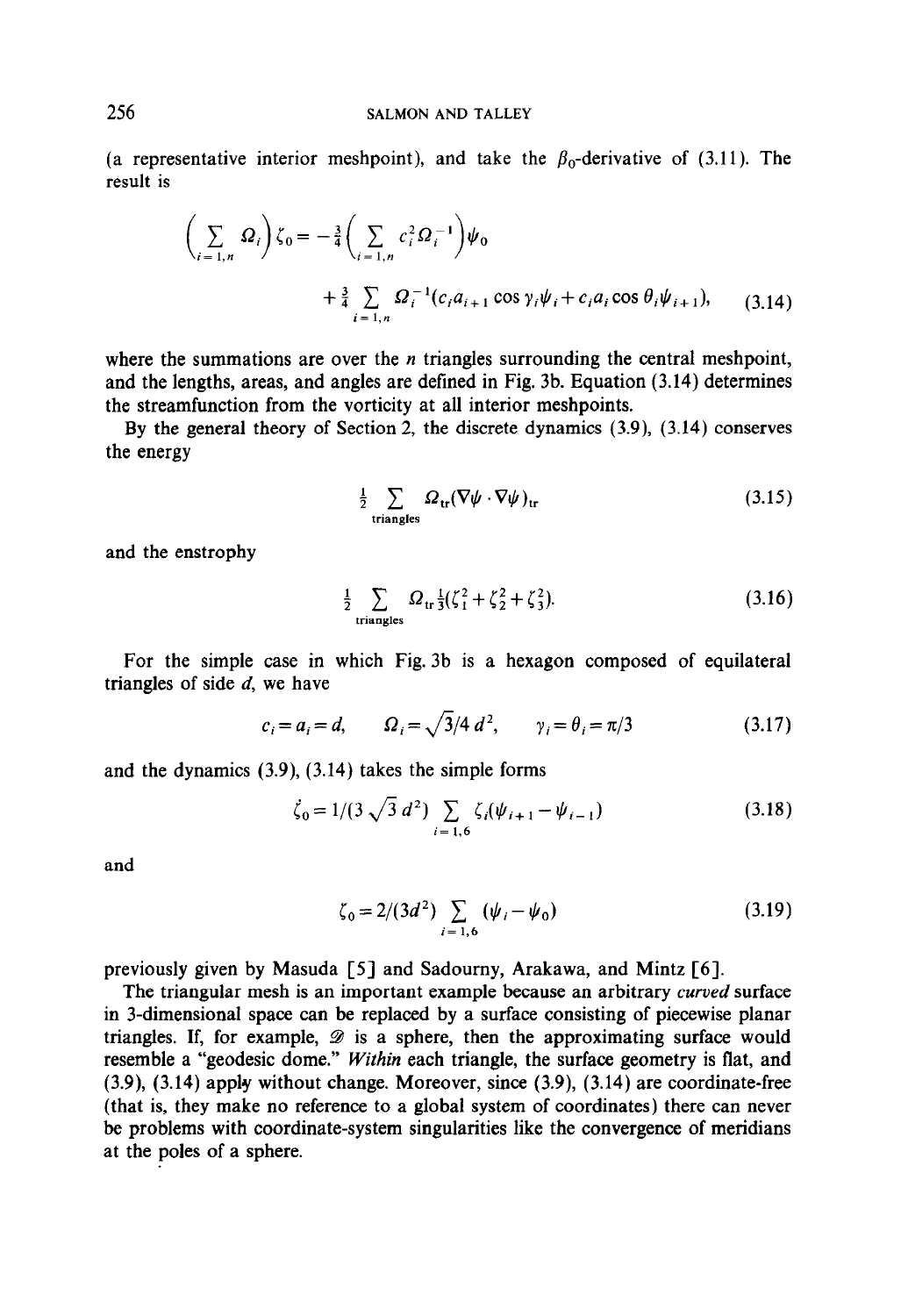#### C. Spectral and Finite Element Methods

It is trivial to show that the general method of Section 2 includes spectral and finite-element approximations. We simply discretize all the exact equations by replacing  $\alpha$ ,  $\zeta$ , and  $\psi$  by the finite sums

$$
\alpha = \sum_{i=1,N} \alpha_i(t) \varphi_i(\mathbf{x}), \quad \text{etc.,}
$$
 (3.20)

where  $\varphi_i(x)$  are othogonal functions in the case of spectral approximation and shape functions in the case of finite elements. The discrete approximation

$$
\sum_{i,j,k} A_i B_j C_k \iint dx \, \varphi_i J(\varphi_j, \varphi_k) \tag{3.21}
$$

to  $(3.3)$  is obviously antisymmetric in B and C. However, the integrals in  $(3.21)$  can be awkward to compute, and, since, as shown in Section 2, the conservation of energy and enstrophy depends only on algebraic cancellations, there seems little reason not to use the generally simpler finite-differences. On the other hand, spectral approximations have the highest order accuracy, and, as shown by Fix  $\lceil 2 \rceil$ , finite-element approximations can be arranged to conserve an analogue of the mean vorticity (1.9). Of course, the same discrete equations often (perhaps always) correspond to both a finite-difference and a finite-element approximation.

## D. A Hybrid Spectral and Finite-Difference Jacobian

Finally, we consider the dynamics  $(1.1)$ ,  $(1.3)$  in an infinite channel with walls at  $y = 0$  and  $y = W$ . The boundary conditions are that the flow be periodic in the x-direction, and that  $\psi$  be zero at  $y = 0$  and equal to a prescribed constant at  $y = W$ . The discrete representation consists of N gridpoints with spacing  $\Delta y$  across the channel, and  $2L+1$  Fourier modes along the channel, including an  $x$ -independent "mean flow." Thus,

$$
\psi(x, r \Delta y, t) = \sum_{m = -L, L} \psi'_m(x, t), \qquad r = 1 \quad \text{to } N,
$$
\n(3.22)

where

$$
\psi_m^r(x, t) \equiv \psi_{mr}(t) \exp\{ik_m x\}
$$
\n(3.23)

and similarly for  $\zeta$  and  $\alpha$ , with  $\psi_{0N} = \text{constant}$ ,  $\psi_{mN} = 0$  ( $m \neq 0$ ), and  $\psi_{m0} = 0$ . We write (2.15) in the form

$$
R[\alpha_{ij}, \dot{\zeta}_{kl}] = \frac{1}{3} S[\alpha_{ij}, \zeta_{kl}, \psi_{mn}] + \frac{1}{3} S[\zeta_{ij}, \psi_{kl}, \alpha_{mn}] + \frac{1}{3} S[\psi_{ij}, \alpha_{kl}, \zeta_{mn}], \quad (3.24)
$$

where

$$
R[\alpha_{ij}, \dot{\zeta}_{kl}] = \int dx \sum_{r=0, N-1} \Delta y \sum_{m} \sum_{n} \frac{1}{2} \{ \alpha'_{m} \dot{\zeta}^{r}_{n} + \alpha'^{-1}_{m} \dot{\zeta}^{r+1}_{n} \}, \tag{3.25}
$$

$$
S[A_{ij}, B_{kl}, C_{mn}] = T[A_{ij}, B_{kl}, C_{mn}] - T[A_{ij}, C_{kl}, B_{mn}],
$$
\n(3.26)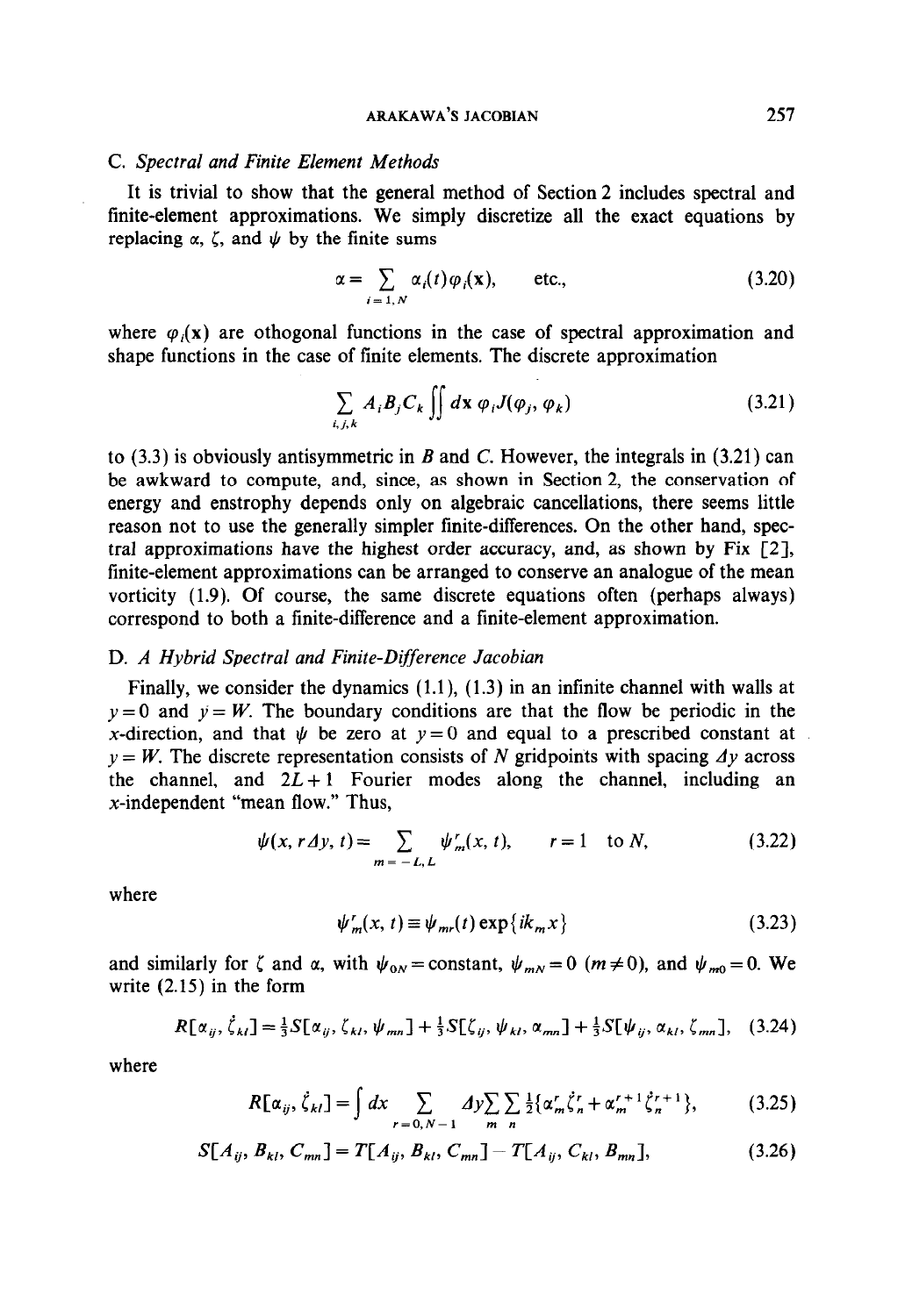and

$$
T[A_{ij}, B_{kl}, C_{mn}] = \int dx \sum_{r=0, N-1} \Delta y \left\{ \left[ \sum_{m} \sum_{j} ik_{j} \frac{1}{2} (A'_{m} B'_{j} + A'^{-1}_{m} B'_{j}^{r+1}) \right] \times \left[ \sum_{n} (C'^{+1}_{n} - C'_{n}) / \Delta y \right] \right\}.
$$
 (3.27)

Here, (3.26) is perhaps the simplest discrete approximation to (3.3), with (3.27) a discrete approximation to

$$
A \frac{\partial B}{\partial x} \frac{\partial C}{\partial y}.
$$
 (3.28)

The discrete analogue of the vorticity equation (1.1) is obtained by taking the derivatives of (3.25) with respect to the  $\alpha_{mr}(t)$ . At interior gridpoints we obtain

$$
\begin{split}\n\zeta_{mr} &= \mathcal{J}_{mr}[\zeta_{ij}, \psi_{kl}] \equiv i/(6 \Delta y) \sum_{k_j + k_n = k_m} \{2k_j \zeta_{jr}(\psi_{n,r+1} - \psi_{n,r-1}) \\
&+ 2k_n \psi_{nr}(-\zeta_{j,r+1} + \zeta_{j,r-1}) \\
&+ k_n \zeta_{jr}(\psi_{n,r+1} - \psi_{n,r-1}) - k_j \psi_{nr}(\zeta_{j,r+1} - \zeta_{j,r-1}) \\
&+ k_j(\psi_{n,r+1} \zeta_{j,r+1} - \psi_{n,r-1} \zeta_{j,r-1}) \\
&- k_n(\psi_{n,r+1} \zeta_{j,r+1} - \psi_{n,r-1} \zeta_{j,r-1})\}.\n\end{split} \tag{3.29}
$$

The Jacobian defined by (3.29) corresponds to the exact Jacobian  $J(\zeta, \psi)$  in the form

$$
J(\zeta, \psi) = \frac{1}{3} \{ 2\zeta_x \psi_y - 2\psi_x \zeta_y + \zeta(\psi_y)_x - \psi(\zeta_y)_x + (\psi \zeta_x - \zeta \psi_x)_y \}
$$
(3.30)

with y-derivatives replaced by centered differences.

Energy conservation demands a consistent discrete analogue of (1.3). For this we write (2.22) as

$$
R[\beta_{ij}, \zeta_{kl}] = -\int dx \sum_{r=0, N-1} \Delta y \sum_{m} \sum_{n} \{-k_m k_n \frac{1}{2} (\beta'_m \psi'_n + \beta'^{-1}_m \psi'_n)^1 + (\beta'^{-1}_m - \beta'_m)/\Delta y \} \left( \frac{\psi'_n}{2} + \frac{1}{2} (\beta'_m \psi'_n)^2 \right) \tag{3.31}
$$

and note that the left-hand side of (3.31) matches that of (3.24). The  $\beta_{mr}$ -derivative of (3.31) yields the analogue

$$
\zeta_{mr} = -k_m^2 \psi_{mr} + \{\psi_{m,r+1} - 2\psi_{mr} + \psi_{m,r-1}\} / (dy)^2 \tag{3.32}
$$

of (1.3) at interior gridpoints. It can be verified that the discrete dynamics (3.29), (3.32) conserves discrete analogues of the energy and enstrophy. Since (3.24), (3.31) are probably the simplest discrete analogues of (2.15), (2.23) for the chosen hybrid representation, this discrete dynamics is probably the simplest conserving scheme possible.